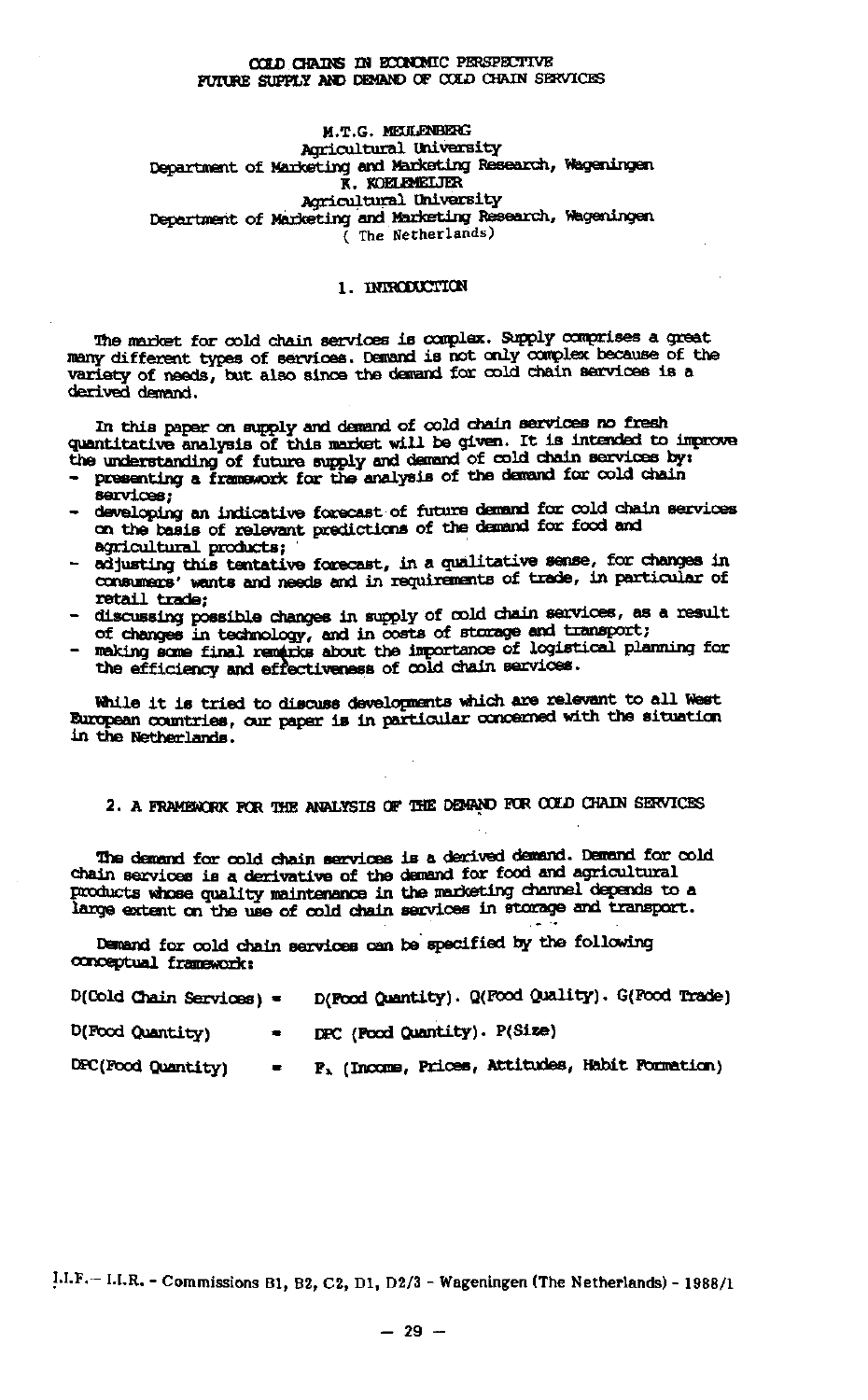| Q(Food Quality) |                                                                                           |               | P <sub>2</sub> (Income, Attitudes, Habit Formation, Prices of<br>Services)                                                     |
|-----------------|-------------------------------------------------------------------------------------------|---------------|--------------------------------------------------------------------------------------------------------------------------------|
| G(Food Trade)   |                                                                                           |               | F. (Concentration in Retailing, Concentration in<br>Production, Pr(Cold Chain Services))                                       |
|                 | $Pr(Cold Chain Services) =$                                                               |               | F. (Prices of Inputs, Type of Technology,<br><b>Logistical Operations</b> )                                                    |
| for:            | $D(\ldots)$<br>$DEC(\ldots)$<br>$Q(\ldots)$<br>$G(\ldots)$<br>$PR(\ldots)$<br>$P(\ldots)$ | $=$ $prime$ , | = total demand,<br>= demand par capita,<br>= quality of food demand,<br>= geographic area of food trade.<br>= population size. |

The model will serve as a conceptual framework and will not be estimated. The model implies that supply of cold chain services is adapting to developments in demand. It is assumed that suppliers of cold chain services have no strong market power.

Cold chain services include various services - transport, storage and other services - which are measured physically in a different way. Only in terms of money they can be expressed in one measure. But also if measured in terms of money, Cold Chain Services can not be separated easily from other marketing and logistical efforts.

Another difficulty in measuring expenditure for cold chain services is that changes in consumers' food expenditure - keeping quantity purchased constant - are concerned both with changes in demand related to cold chain services and with changes in demand related to other services and food quality, like better taste and/or higher nutritional value.

Consequently, it is impossible to forecast demand for Cold Chain Services accurately and our analysis has to be of a semi - quantitative nature. First, a forecast is made under the assumption that demand for Cold Chain Services is developing proportionally to the demand for food, other things remaining equal. Afterwards this tentative forecast is adjusted for qualitative changes in consumers' demand, for changing policies of retail trade and for changes in the location of agricultural production.

Finally some attention will be paid to change in supply of Cold Chain Services, as a result of changing technology and costs.

# 3. DEVELOPMENT IN FOOD DEMAND, IN PARTICULAR OF FRESH FOOD PRODUCTS; IMPACT ON DEMAND FOR COLD CHAIN SERVICES

## Developments in the volume of consumption

Various projections of demand for food and agricultural products in 1990 in EC countries have been made. A fairly complete projection of the demand for agricultural products in 1990 is made by Bcddez and Ernens (1982) and the EC carmission (1985). Projections of food demand beyond 1990 are scarce. For the Netherlands, projections of the demand for food and agricultural products in 2000 are available. Some projections of Boddez and Ernens (1982), being relevant to our pupoee, are following (per capita figures within brackets): - annual demand for meat in the EC (9 countries) is increasing over the period.1978 - 1990 by 1.5%  $(1.2)$ . This figure is larger for pork, 2.0%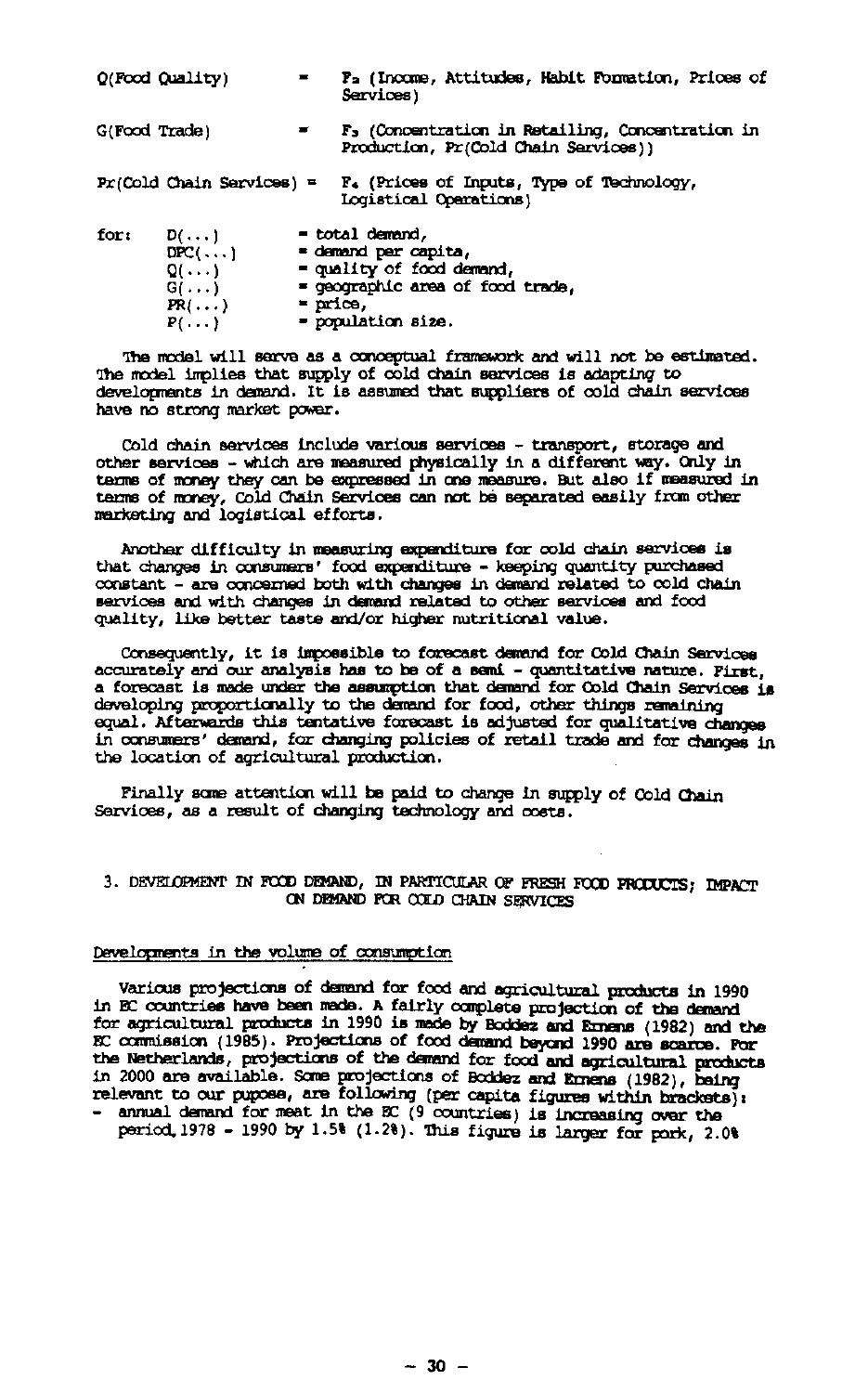(1.8%), and poultry neat, 2.1% (1.9%), and smaller for beef and veal, 0.3% (0.08%).

- annual demand for milk in the EC (9 countries) is increasing over the period 1978 - 1990 by 0.50% (0.31%) for 'fat', and by 0.90 (0.66%) for 'non-fat'. This figure is larger for cheese,  $1.6$ %  $(1.4$ %), and cream,  $1.6$ % (1.4%) but smaller for fresh milk products, 0.1% (-0.1%), and butter, -0.1%  $(-0.3)$ . Projections of the growth of total demand for fruits and vegetables in the HC (10) published by the European Conmission (1985) are (per capita figures within brackets):
- $-$  annual demand for vegetables in the EC (10 countries) is inc the period 1982 - 1990 by 1.2 %
- annual demand for fresh fruit in the EC (10 countries) in the period 1982 - 1990 is projected to increase by  $1.2$  (1.1  $)$ ). This figure is projected to be higher for apples, 2.8% (2.5%), and peaches (fresh and processed),  $2.0%$   $(1.6%)$ .

Kortekaas a.o. (1987) projected for the period 1984 to 1990 an increase of sales for some Dutch vegetables (tomatoe, cucumber, pepper, and radish ), both domestic and exports, of 21.9 %, which is a little bit more than 2% annually. Sales of Dutch cut flowers and pot plants is projected by the same authors to increase by 16.5% and 30.8% over the period 1984 - 1990, which amounts to about 2% and 3% annually.

*Forecasts* of food consumption in the Netherlands for the year 2000 are of a mare general character. Alessie a.o. (1987) projected an increase in total food consumption of 21% over the period 1980 -2000, which is about 1% on an annual basis.

Douw and others (1987) projected an increase of annual sales p Dutch agriculture of  $0.5$ % - 1.0% over the period 1985 - 20 <code>forecasts</code> for the periods 1985 - 1995 and 1995 - 2005 and for  $\eta$ groups separately. Annual growth rates of sales are projected to be higher for horticultural products grown in glasshouses (in the period 1985 - 1995 2.5% for vegetables and cut flowers and 5.5% for pot plants and in the period 1995 - 2005 1.5% for vegetables, 2.5% for cut flowers and 4.5% for pot plants), than for ornamental plants and flowers grown in the open air (during both periods an annual growth rate between 1% and 1.5%), fruit and vegetables grown in the open air (in the period 1985 - 1995 an annual growth  $\overline{\phantom{a}}$ <sup>U%</sup> and for vegetables of 1%, and of 1% for both product group 1995 - 2005), and pork and poultry meat (an annual growth rate for pork of 1.5%, and for poultry neat of 2% in the period 1985 - 1995 and of respectively 1% and of 1.5% in the period 1995 - 2005).

Other forecasts of total demand for food products in the Netherlands, which are relevant to the demand for Cold Chain Services, has been made by the consulting firm Broers and Partners (1986). Their forecasts are more modest than those of Douw a.o. (1987): total consumption in 1985 being 100,  $\scriptstyle\rm I$ t is predicted to be in 2000: 98 for potatoes, 108 for veget fruit, 108 for meat and 109 for fish.

The projections of Boddez and Emens and the European Conmission, in particular for fresh meat and vegetables, suggest that the demand for Cold Chain Services in the EC will, other factors remaining equal, increase until 1990 annually by about 1% - 1.5%. The increase of conditioned transport of food products in the Netherlands over the period 1985 - 1990 is projected by Broers and Partners (1986) to be smaller: between 4% and 6% for fresh products and between 6% and 8% for quick frozen food, which is somewhat less than 1% on an annual basis (Broers en Partners, 1986).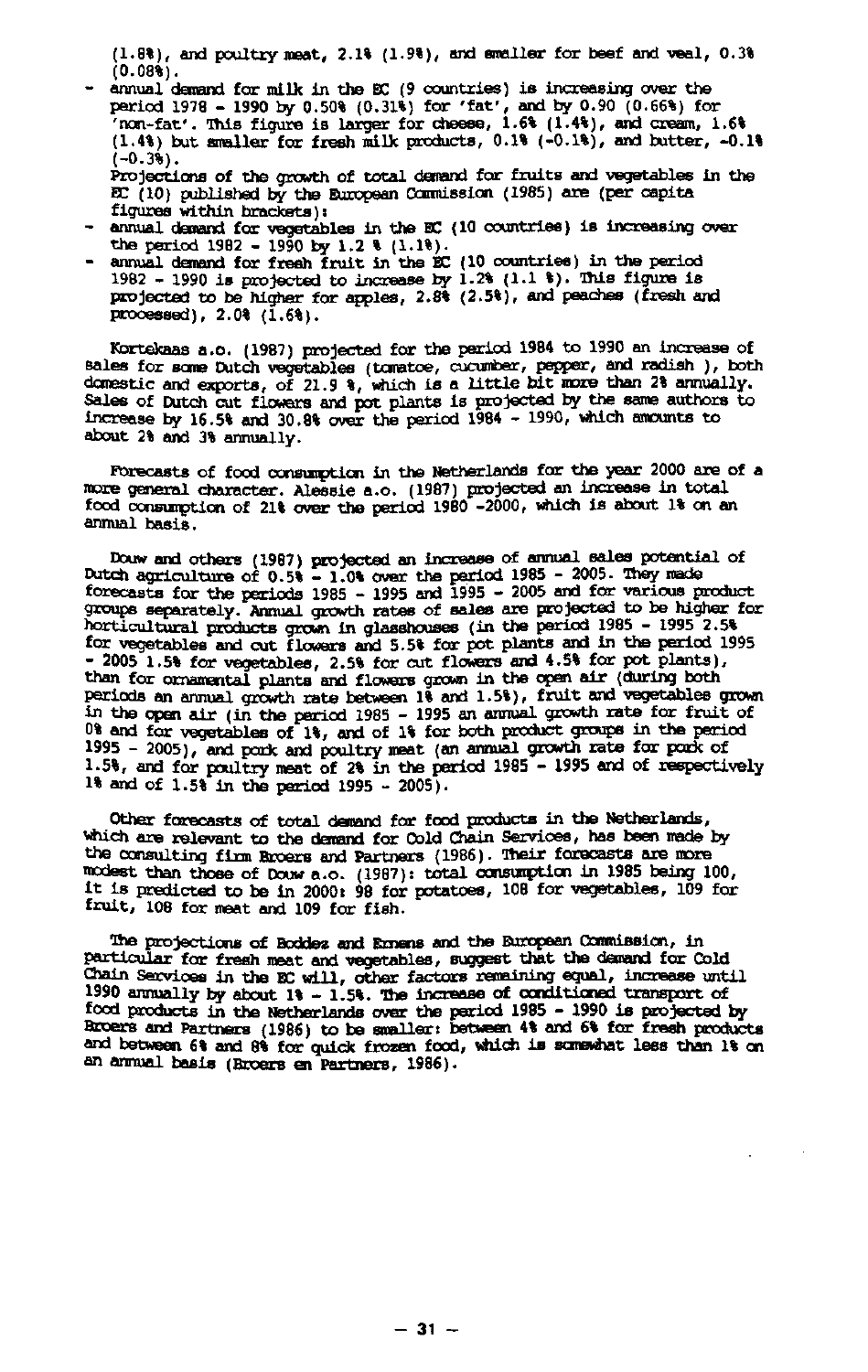Forecasts of total food consumption and of sales of specific food products in the Netherlands suggest, other factors remaining equal, an annual rate of growth of about 1.5% in the demand for cold chain services in the period 1990  $-2000.$ 

As mentioned already, we do not dispose of a complete set of projections of food consumption in EC countries in 2000. Nevertheless foregoing forecasts of food consumption in the Netherlands might be relevant for other west european countries. Also for other EC countries a modest growth in gross national product is projected. Gross national product is expected to increase in the period 1988 - 1992 annually by 1.75% in the united States and by 2.5% in other industrialised countries (Centraal Economisch Plan 1988). It<br>expected that after 1990 growth of the gross national product in<br>industrialised countries will recover. A combination of gross nationa with small income elasticities of demand for food products suggests in these countries a small increase of the demand for food products which are relevant to cold chain services as well.

## Quality of food consumption; impact on demand for Cold Chain Services

Demand for Cold Chain Services is a derived demand. It is not only influenced by the volume of food consumption but also by the type and quality of food-consumption. The foregoing discussion on the volume of future food consumption has been centered already on food products relevant to cold chain services. The forecast by Broers and Partners of the demand for conditioned transport in the Netherlands was based on a forecast of the deman<br>specific products like quick frozen potato products, fresh and qu vegetables, quick frozen fruit, fresh and quick frozen fish and meat products.

However, the effect of changes in consumers' attitudes and preferences for specific product types and for specific product qualities and services cannot be predicted so easily. The market for specific types and specific qualities within generic product class are marketing opportunities. They require adequate marketing policies of producers and traders, in order to be captured. For instance, to what extent consumers' demand will shift from canned to fresh or quick frozen vegetables as a consequence of changing consumer preferences, depends to a large extent on marketing policies of suppliers. There in demand toward specific product qualities and product services, which have an impact on the demand for Cold Chain Services, will be analysed largely in a qualitative sense.

Quality requirements of consumers stimulate consumers' demand for built in services and for better qualities of the same product. For instance, in the United Kingdom income elasticity of food expenditure is larger than income elasticity of food-quantity purchased (Ministry of Agriculture, Fisheries and Food, 1987). Differences are larger for products which have small income elasticities of demand for food-quantity purchased -, say 0.15 or less. In West Germany income elasticities of expenditure and of quantity purchased differed not so much in 1980 (Filip, 1983).

Do consumers prefer fresh food products? De Haen, Murty and Tangermann (1982) estimated, on the basis of annual data over the period 1960 - 1972, for the EC (9) countries with the exception of Denmark, Ireland and BelgiumAüxemburg, higher income elasticities for fresh vegetables than for processed vegetables.

In the Netherlands consumers prefer fresh vegetables to canned vegetables in particular since they consider nutritional and sensoric value more important for fresh vegetables and additives more important for canned vegetables (Steenkamp, Wierenga and Meulenberg, 1986). Also german consumers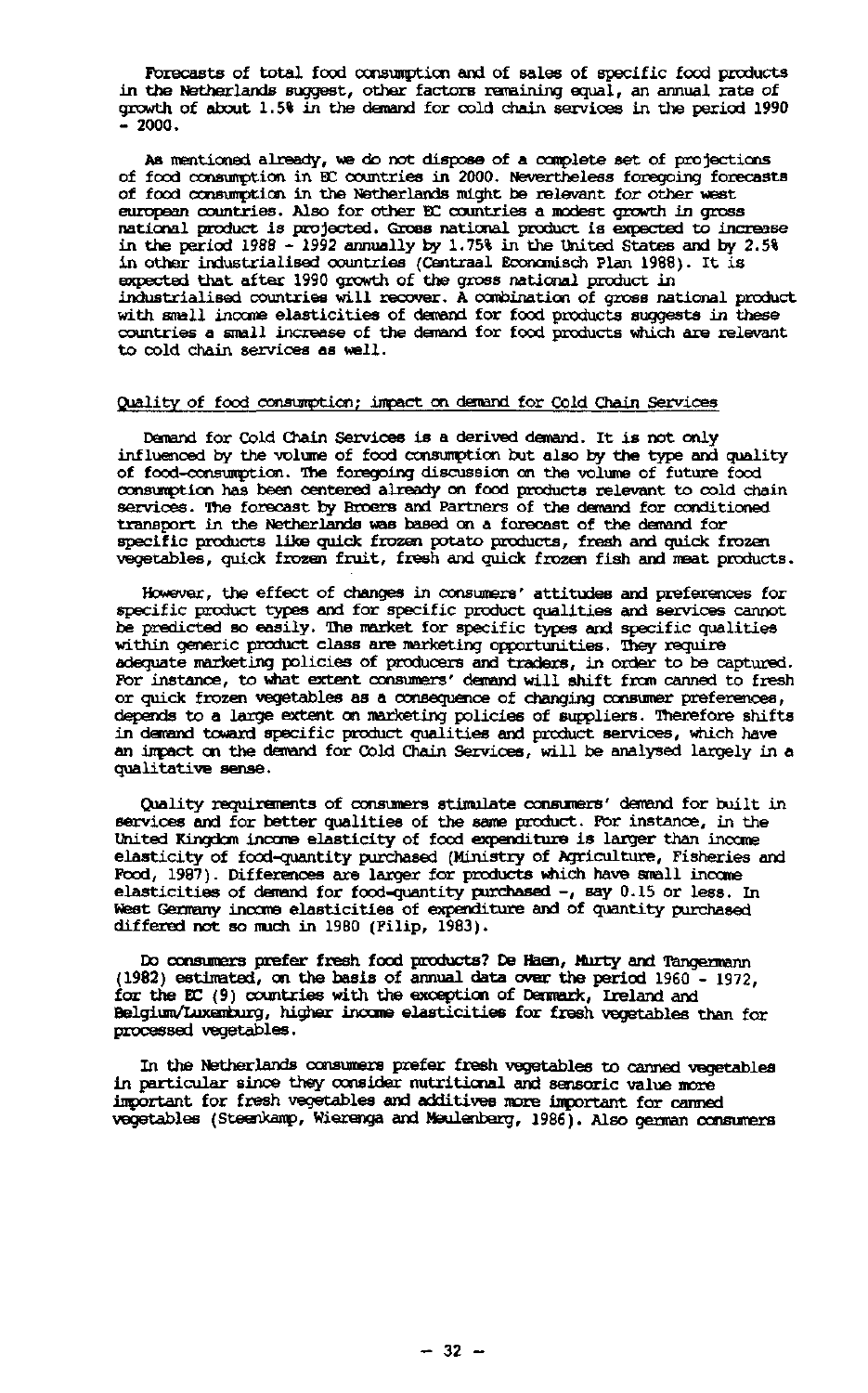esteem highly fresh, natural vegetables (Deters, 1986). During the period 1973 to 1978 the share of expenditure for fresh vegetables in total vegetable consumption increased by 1.3% (Filip, Höhlten, 1984), but does not seem to have increased further over the period 1978 - 1980 (Filip, 1983).

In the United Kingdom income elasticities of demand are larger for fresh vegetables than for canned vegetables (Ministry of Agriculture, Fisheries and Food, 1987): in 1986 income elasticity of demand for fresh green vegetables and for other fresh vegetables was respectively 0.17 and 0.31, and for canned vegetables -0.01 only. The income elasticity for frozen peas was substantial yet, 0.33.

Also in some west european countries there is a growing interest in fresh neat as compared to processed neat. In the United Kingdom income elasticities of demand for carcase meat are larger than income elasticities for other neat and maat products: 0.27 as against -0.01 (Ministry of Agriculture, Fisheries and Food, 1987). The income elasticity of the demand for frozen convenience meat and meat products in the United Kingdom is even negative, - 0.29. In West Germany however the share of fresh meat and meat products in total meat expenditure was stable over the period 1965 - 1980, respectively 49.6% and 48.3% for fresh maat and 50.4% and 51.7% for meat products (Filip, 1983). In Belgium consumers prefer fresh meat to prepacked meat, They consider the latter less fresh; for Belgian consumers freshness is the most important evaluative criterion choosing meat (Vandercantnen and Viaene, 1988).

In the Netherlands no substantial shift from the consumption of meat products towards consumption of fresh meat can be observed, The relative importance of quality attributes, lite nutritional value, food additives, energy and sensoric evaluation did not differ a great deal for meat served with the hot meal - fresh meat-, and meat products - processed meat -(Steenkamp, Wierenga and Meulenberg, 1986).

So, it seems to us that increasing quality consciousness of food consumers has a positive influence on the demand for Cold Chain Services, because of the preference for fresh food. The quantitative effect of this influence is substantially smaller than the influence of the projected annual increase in total consumption of vegetables, fruits, meat and fish by 1.0 % - 1.5%. In the United Kingdom it might amount to annually 0.2%, considering the differences in income elasticities of fresh and processed vegetables and fresh and Processed meat respectively and assuming an annual per capita increase of income of 2%. However, it should be stressed again, that changing<br>attitudes and preferences offer marketing opportunities to produc traders of fresh meat and vegetables, which can be materialised by adequate marketing policies only. Therefore these developments in consumer behaviour will accelerate the use of Cold Chain Services as a competitive marketing weapon.

# Quality needs of retail companies; impact on demand for Cold Chain Services

The consumer is the ultimate decision maker with respect to the demand for rood products, both in terms of product type, -quality and -quan<br>respect to the demand for cold chain services, policies of retai important too. Demand of retail companies for Cold Chain Services will increase for various reasons.

Food retail business will concentrate further. It is predicted that market share of large national and regional chains in food retailing in the Netherlands will increase in the period 1985 - 1995 from 58% to 66.5% (Prodis, 1988). Presumably the same trend exists in other west european countries. As a result retail companies will purchase products in a large,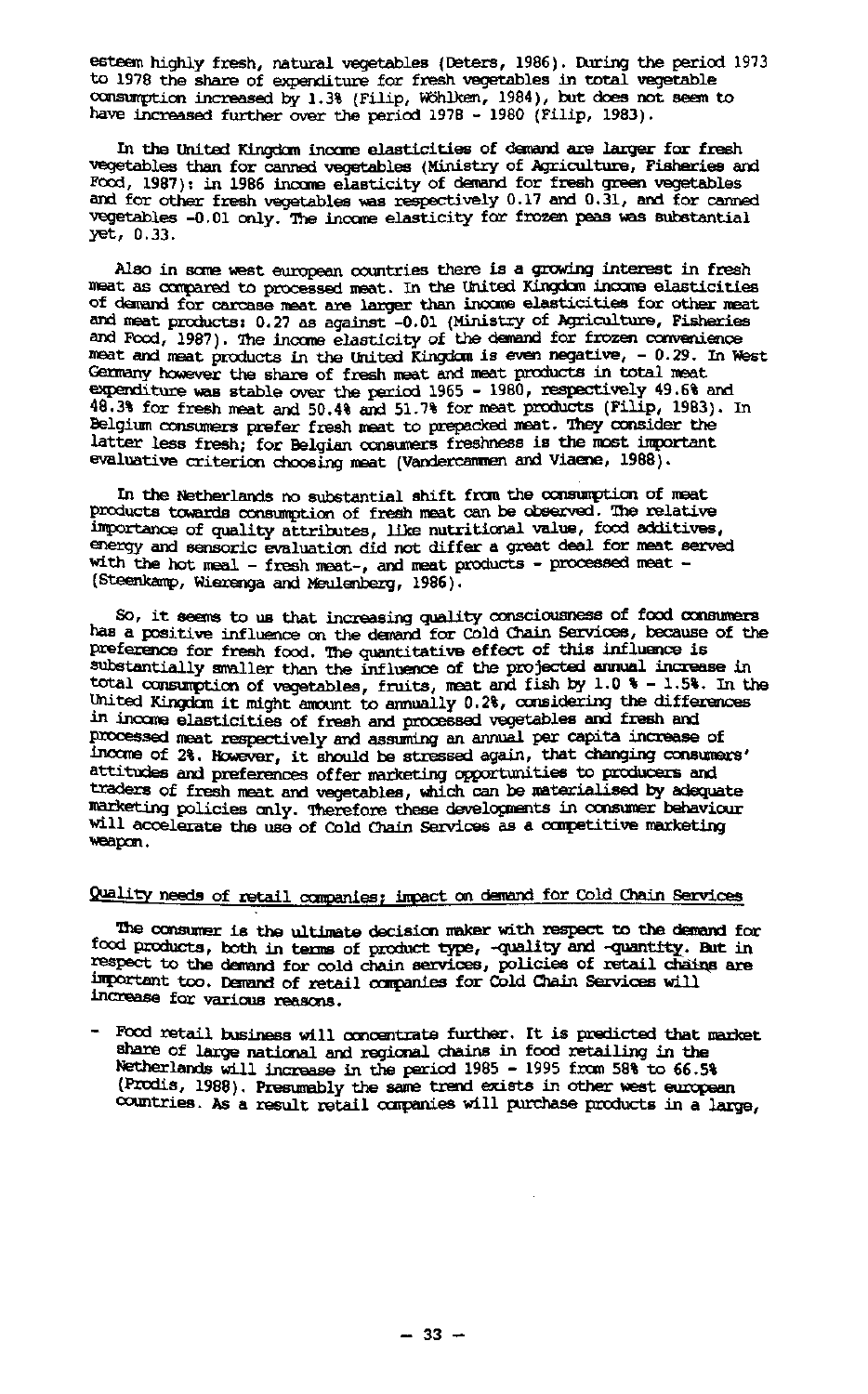often international area. Quality mintenance by using cold chain services becomes more important because of larger transport distances. Also demand for cold chain services is stimulated by marketing policies of big food retail companies. Fresh food, like produce, fresh meat, liquid milk and fish, are attractive items to differentiate a shop from competitors. For instance, in order to differentiate its business by high quality produce some supermarket chains request specific product temperatures at receipt. Selling fresh food requires more skill than selling groceries. Also fresh food items are attractive to retail chains since they are traffic builders in the shop and have more attractive margins than groceries. Purchasing tactics of big retail chains have a positive impact on the use of cold chain services as well. For competitive reasons big retail companies create new suppliers in order to depend less on a few domestic suppliers. This implies a geographic extension of purchasing by retail

chains. - Cost reduction is another central policy issue of retail chains. Logistical planning and quality maintenance are helpful in cost control. In this respect cold chain services are helpful by diminishing product losses.

### Change in location of production; impact on demand for Cold Chain Services

Intra-community trade of meat has increased during the first twenty years of the EC. At present it amounts to 20% of total consumption in the EC for beef and pork and is less for mutton, 11%, and poultry meat, 9%.<br>the community regional specialisation in production of beef and greater than specialisation in production of poultry meat and mutton. It is expected that intra-community trade will balance in the future at the level of 1/6 of total consumption in the community (Commissie van de Europes<br>Gemeenschappen, 1987). Manure problems of dutch pig and poultry ind curb off Dutch expansion in international trade of pork. Consequently further regional specialisation in production of meat does not seem to be of great importance to future demand for cold chain services.

For fresh horticultural products an increase in intra-ccmnunity trade is expected, in particular at the end of the transitional period of the Spanish and Portuguese membership. For instance, Jahn (1987) concluded under specific assumptions that Spanish production of vegetables might increase by 49% (1982/83=100) in the period 1982 - 1995. This expansion as a consequence of the production potential in that country, will stimulate exports to northern EC countries.

In a theoretical study about the future of vegetable production in glasshouse in North Western Europe von Alvensleben (1986) assumes alternative increases of Spanish exports with 40% or 60%, i.e. 400.000 and 600.000 tons.

Consequently the shift of vegetable production within the EC to mediterranean countries will definitely influence the demand for Cold Chain Services. Analyses of Jahn and von Alvensleben indicate the potential importance of this influence. However, to what extent growth-potential of horticultural production and exports will come into effect depends on the marketing operations of these countries and on EC policies with respect to horticulture.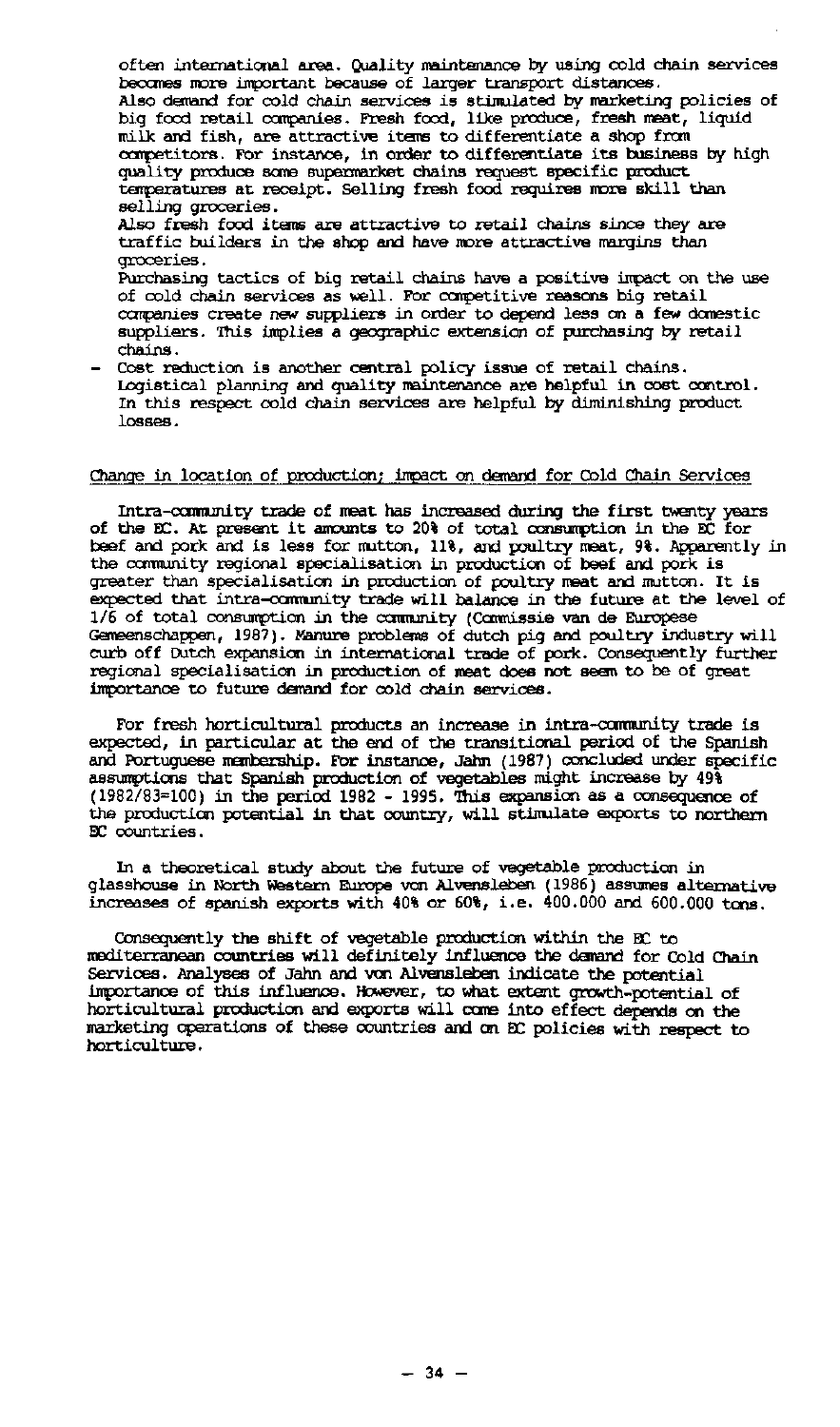Supply of cold chain services will adjust to demand for these services. It will be influenced also by available capacity and by developments in technology of Cold Chain Services. Therefore, in order to complete our picture of the market of Cold Chain Services, some aspects of available capacity and of technology of Cold Chain Services will be reviewed, in particular in relation to costs.

#### Cold storage

An intercountry study of the EC in 1980 reported a total refrigeration capacity in the EC (9, exclusive Luxemburg) of 26.9 million capacities were available in the United Kingdom and Italy. In most countries stores had a freezing capacity of - 18 °C or below. This was the case to a lesser extent in France and Italy. The reason for this difference might be that in the latter countries storage of fresh fruit and vegetables, which are not stored at very low temperatures, is more important than in other EC countries.

Freezing capacity owned by the largest operator was at that time in particular high in Ireland - 40% of total capacity -, was subst<br>Denmark, France, and West Germany - 30%<...< 40% -, and was sma and Italy, -less than 10% -. The use of capacity of these stores in 1977/1978 suggests that available capacity was sufficient at that time. There was even a tendency towards overcapacity: while a utilisation percentage of 90% seems attainable in cold storage warehouses, the use of capacity was estimated at that time to be less than 70% in France and Italy.

The minimum size of an efficient operation was suggested to  $\mathbf b$ The average capacity of public cold stores in France and Holland was substantially lower, respectively  $12,700$  m<sup>3</sup> and  $11$ ,  $600$  m<sup>3</sup>. suggests that efficiency of cold store operations in 1978/79 could be improved substantially.

To our knowledge there are no recent surveys on cold storage capacity in the EC. So we limit our discussion on the evolution of cold storage warehousing to the Netherlands. Public cold storage capacity has increased in that country from 1.3 million m<sup>3</sup> with 111 stores in 1975 to with 130 stores in 1984 (Pronk, 1984). In 1984 expansion projects were under way. Concentration in cold storage warehousing increased from an average capacity of 11,400 m<sup>3</sup> in 1975 to 20,450 m<sup>3</sup> in 1984. However, capacity of 20,450 m<sup>3</sup> per store is still below the suggested 30,000 m<sup>3</sup> for an efficient opera

An interesting development for horticultural products in the eighties has been the installation of cooling equipment at Dutch horticultural auctions. Products are cooled during a short period in order to maintain product quality throughout the marketing channel. Meffert (1985 b) reported in 198<br>precooling capacity for vegetables of 120,000 tons in 1979, of 838<br>1985 and projected a capacity of 1:8 million tons in 1990. Tomatos<br>and peppers are coole vegetables, like lettuce and endive, to temperatures between  $0.5$  and  $4 \ll$ . In 1985 and 1986 The Central Bureau of the Horticultural Auctions has issued minimum delivery temperatures for various fresh vegetables. This system not only is useful for quality control, but increases also the flexibility of storage and transport operations.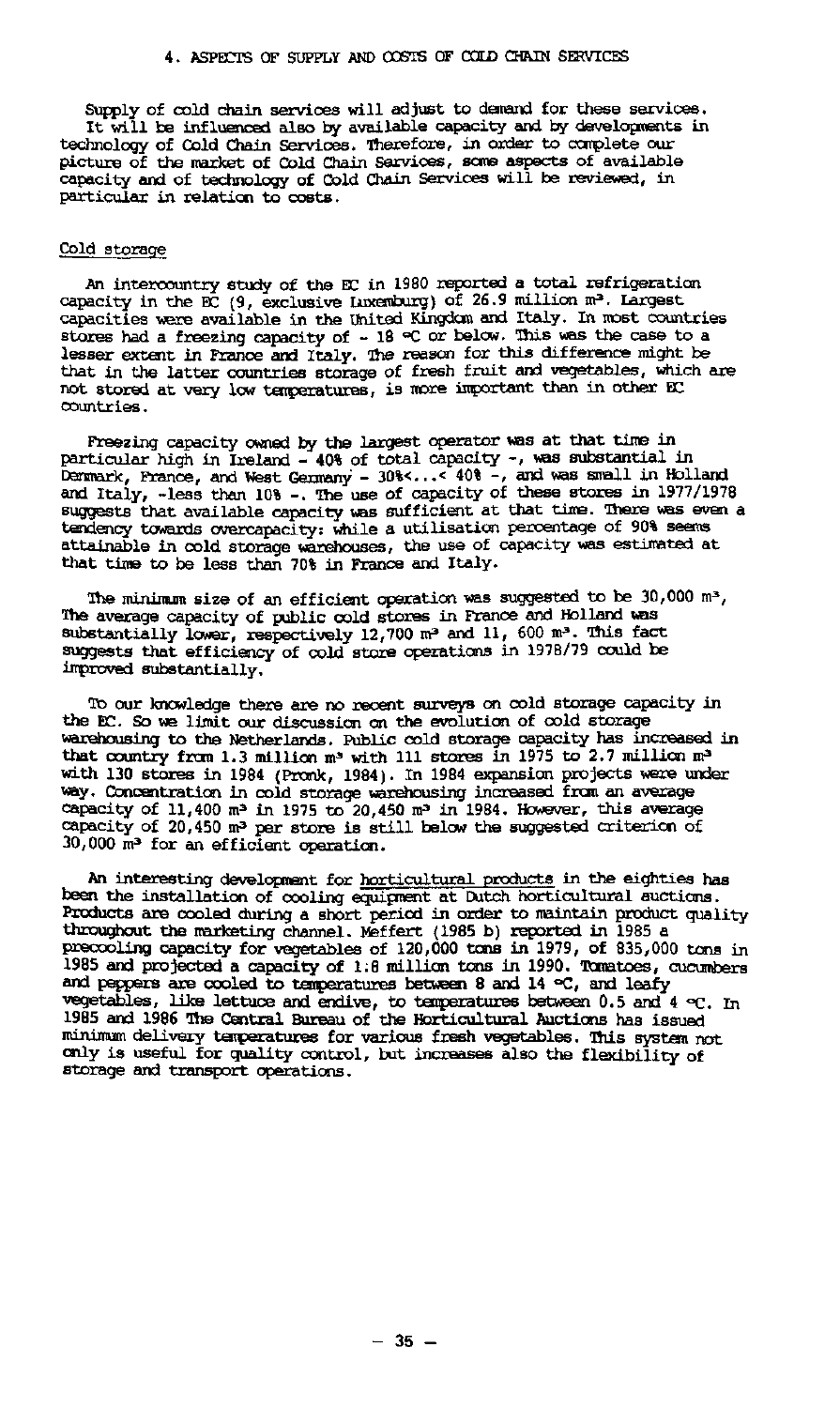An important technological development in storing fresh fruit has been the increase of CA storage at the expense of cold storage.

Cold storage of fresh carcase meat before transport takes about 24 hours. In view of the limited period fresh meat maintains its quality it is important to shorten this period. In the Netherlands it is allovœd to load fresh meat for transport at 14 °C, instead of loading at 7 °C in earlier times, provided that the truck has adequate cooling facilities, this method, which shortens cold storage time of fresh meat before transport is attractive for international transport of fresh meat (Broers en Partners, 1986). The use of cryogene cooling might be useful in this respect.

A new technique, developed in Denmark, cooling of meat at  $-1$  to  $-2 \leq \text{in}$ combination with vacuum packaging seems another promising method to extend quality life of fresh meat (Broers en Partners, 1986).

Storage of milk and dairy products is in particular important for butter and cheese. As a result of present EC dairy policy cold storage of butter is decreasing, which may stimulate overcapacity in cold storage. Efficiency of conditioned storage of cheese is improving, amongst others, by more efficient handling of cheeses during aging.

In the Netherlands developments in cold storage of fresh food, in particular in cold storage techniques, will not generate a large autonomous increase in supply of cold chain services. Improvements in cold storage operations are concerned in particular with a better coordination of cold storage with transport and other logistic activities, both from the point of view of costs and of product quality.

#### Conditioned transport

Conditioned and cooled transport of fresh food is very important. It is gaining importance because of the increasing concern in food marketing about quality control. This point has been discussed already. In the following section developments in conditioned and cooled transport will be reviewed, in particular with respect to the Netherlands.

Conditioned transport of perishable food products is very important. Depending on the computational methods used, 55% - 88% of Dutc perishable products was handled by conditioned transport in 198 1987, Meffert, 1987). Like in the case of cold storage, no fundamental changes in techniques of cooled and conditioned transport are expected in the near future. Methods of conditioned transport are changing primarily in order to fit transport better to changes in storage and/or precooling.

In order to transport <u>fresh meat</u> over larger distances, coordination of the storage and transport has to be improved. Adequate cooling of trucks in combination with preccoling of fresh meat before loading at a temperature of 14  $\infty$ , instead of 7  $\infty$ , are a case in point.

Meffert (1985 b ) argues that amongst others an increasing supply of light cargo and an increasing supply of cooled and precooled products require technical changes in transport systems of fresh vegetables and ornamentals.

Also with respect to milk and dairy products no fundamental change in the technique of conditioned transport is reported.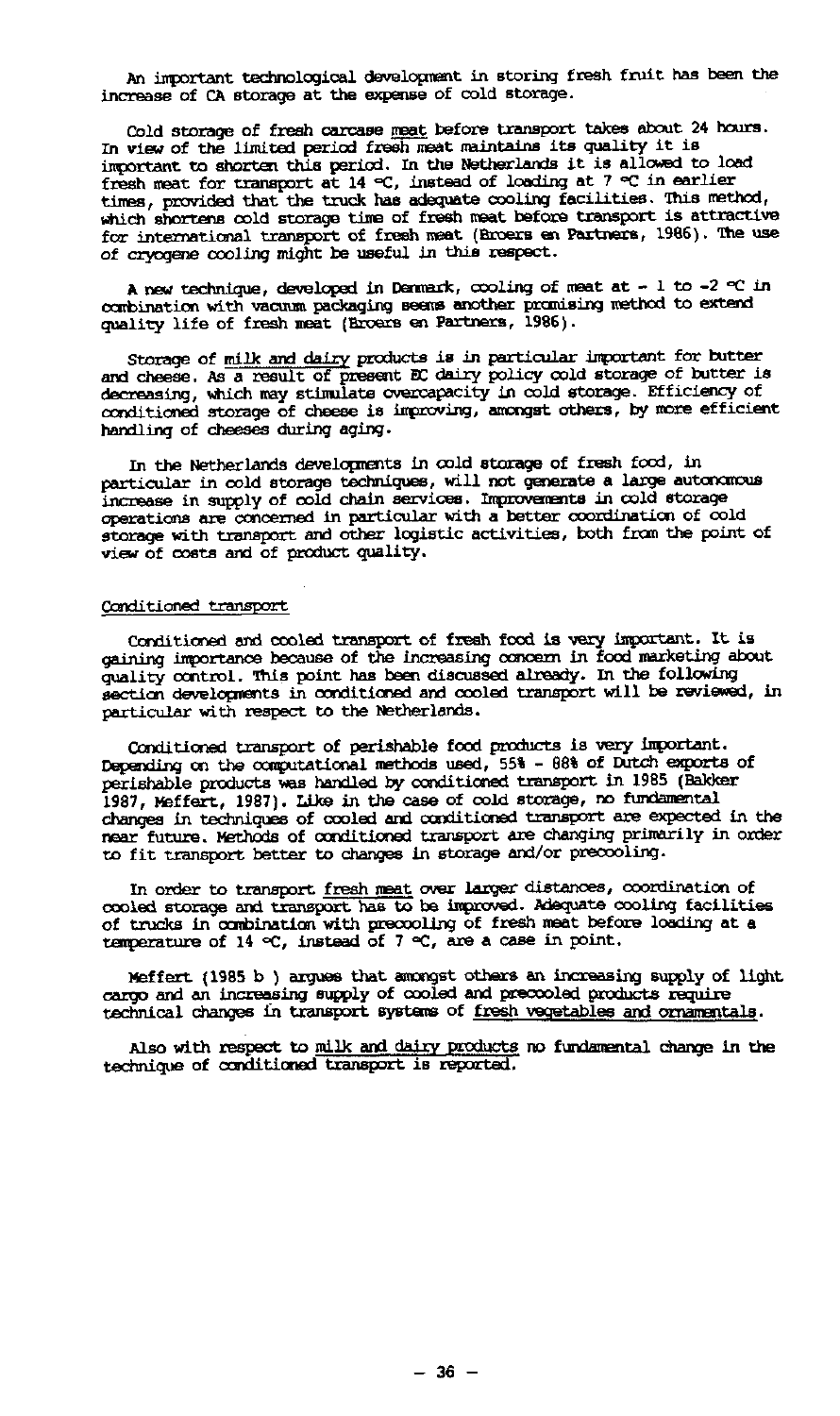#### Costs of cold chain operations

It is generally agreed upon that an integral cost approach is necessary in Cold Chain Services: in order to lower distribution costs conditioned transport, cold storage and handling have to be coordinated throughout the marketing channel. Actually this is a central task of logistical planning. Published information on costs of cold chain services mostly concerns either storage or transport separately.

In the BC study on cold storage warehousing (Commission of the EC, 1980) costs of cold storage warehouses in various EC countries are reported. The breakdown of cold storage costs shows clearly the capital intensive character of cold storage warehousing: labour costs varied between 23% and 36% of total costs in various countries and interest & depreciation between 31% and 58%. It appears that fixed costs are relatively important in total costs. It is interesting to notice that labour costs for dutch storage and warehousing in general amounted in 1985 to 36% of total costs, while the same percentage was reported for Dutch cold storage warehouses in the BC document as of 1980 (Commission of the European Communities, 1980; Centraal Bureau voor de Statistiek, 1987).

Methods to cool products less intensively before transport and at the same time improving cooling capacities during transport, like the one suggested for fresh meat, might decrease capital investments in warehouses and consequently decrease fixed costs of cold chain operation. For perishables it will be tried to diminish storage costs by better production planning throughout the year and by more international trade.

Van Nieuwenhuizen (1986) compared transportation costs of fresh vegetables for different types of vehicles. Assuming a vehicle having a capacity of 28 pailets and producing  $100,000$  km annually, transportation costs am 9.4% of the value of cargo (assumed to be 25000 guilders) fo vehicle, respectively to 10.8% for an isolated vehicle and 11.7% for a refrigerated vehicle (Van Nieuwenhuizen, 1986). This result shows that a shift towards isolated or refrigerated transport has a limited effect on total channel costs, but causes substantial changes in transportation costs. It demonstrates the need to spread costs and revenues of a superior transportation method over all participants of the marketing channel.

In an analysis of total logistical costs of the marketing channel for fresh vegetables, both in the case of refrigerated and of nan refrigerated transport, Maffert concluded that total logistical costs were larger for nonrefrigerated transport because of greater losses in the latter case<br>1985 a v 1985 a ).

These research results also show the need for a total channel approach in order to evaluate the impact of a change in tranportatian method properly. It illustrates the generally held opinion that cold chain services for fresh food will have to improve at present in particular by systematic logi<br>planning throughout the marketing channel. Adjustment between me transport, storage and materials handling is the basis for efficiency and quality maintenance. Effective and efficient information collection and information transmission is necessary for that purpose.

Effectiveness and efficiency of Cold chain services will profit also from flexible national and international legislation and agreements, like ATP. The advent of an open EC market in 1992 might be helpful in this respect.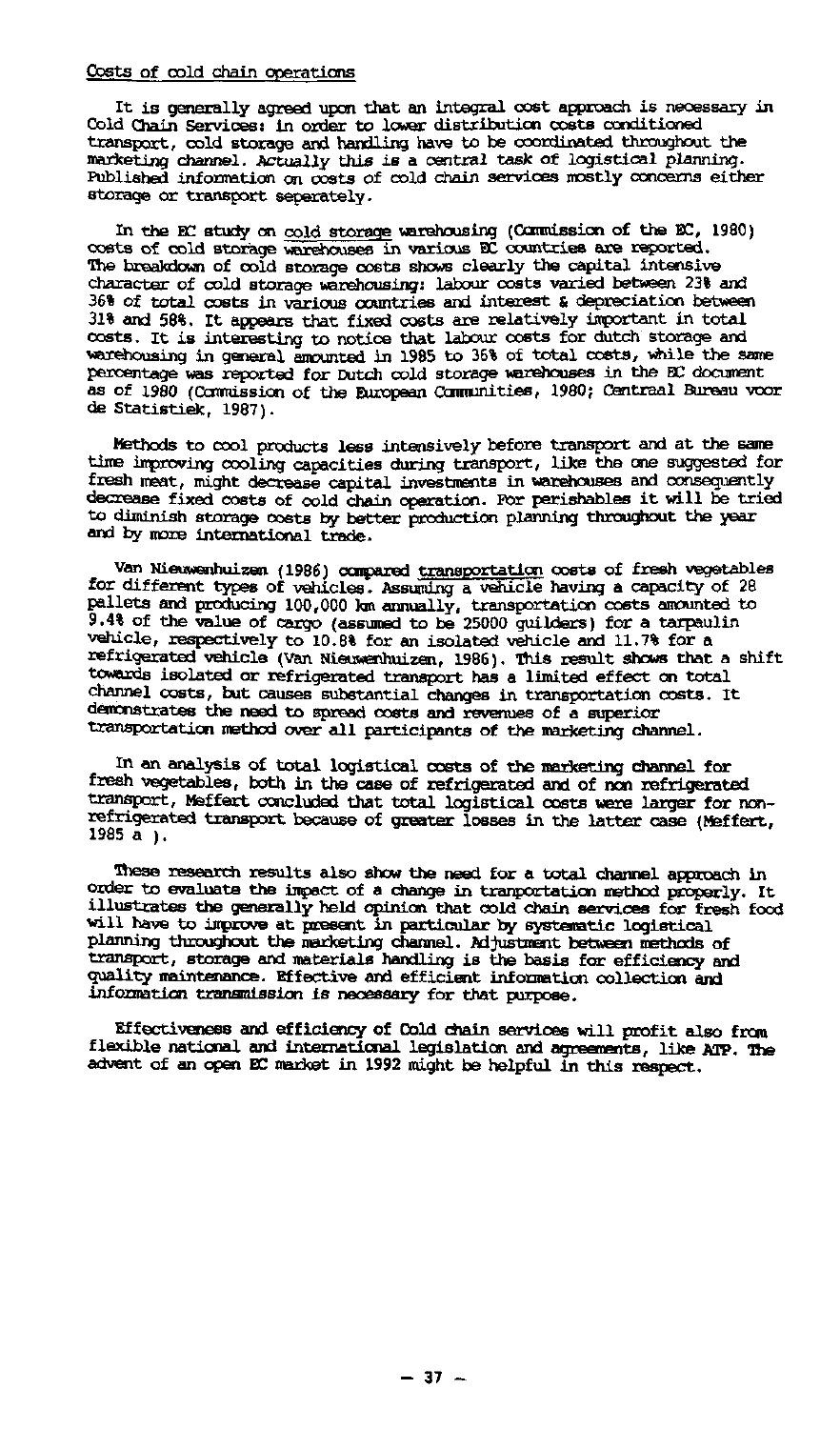#### REFERENCES

- 1. R.J.M. ALESSIE, F.A. VAN DEWALL, A. KAPTEYN, en E.R. KOSTER, 1987, Da invloed van demografie op bestedingen en besparingen, in: Koninklijke Vereniging voor de Staathuishoudkunde, 1987, [ Demografische veranderingen en economische ontwikkelingen ] . Stenfert Kroese, Leiden/ An
- 2. R. VON ALVENSLEBEN, 1986, Die Zukunft des Unterglasgemüs verschärftem internationalen Wettbewerb und veränderten Energiekosten - Modelltheoretische Überlegungen, [ Gartenbauwissenschaft ) . 51 (5), p.  $216 - 223$ .
- 3. J. BAKKER, 1987, Geconditioneerd transport, -opslag en -handling, [ Koeltechniek ) . maart, p. 8-11 .
- 4. G. BODDEZ, AND M. ERNENS, 1982, [ Agricultural Forecasts 199 Eur-10 And Member States, Dairy and Meat Sector ] . CLEO- SCHRIFTEN nr 34, Katholieke Universiteit te Leuven, Heverlee.
- 5. BROERS & PARTNERS BV, 1986, [ Geconditioneerd Transport, --handling ] . Deel I en II,  $\overline{B}$
- 6. CENTRAAL BUREAU VOOR DE STATISTIEK, 1987, [ Veem- en Pakhuisbedrijven 1985 ] . Voorburg
- 7. CENTRAAL PLANBUREAU, 1988, [ Centraal Economisch Plan 1988 ] . 's Gravenhage.
- 8. COMMISSIE VAN DE EUROPESE GEMEENSCHAPPEN, 1985, [ Vraag en aanbod in de landbouwsector - Vooruitzichten tot 1990 ] . Groen Europa, Landbouwbulletin Europese Gemeenschap, Luxemburg.
- 9. COMMISSIE VAN DE EUROPESE GEMEENSCHAPPEN, 1987, [ De Situatie op de Landbouwmarkten, Verslag 1987 ] . COM(87) 621 def., Brussel.
- 10.COMMISSION OF THE EUROPEAN COMMUNITIES, 1981, [ Cold storage warehousing in the EEC, An Inter- Country Comparison ] . Information on Agriculture, 79, Brussels.
- U.S. DETERS, 1985, Analyse der Verbraucher- und Hanlerpräferenzen bei Frischgemüse, [ Forschungsberichte Ökonomie im Gartenbau ] . 55, Hannover und Weihenstephan.

12.L. DOUW, L.B. VAN DER GIESSEN, en J.H. POST, 1987, [ De Nederlandse Landbouw na 2000 ] . Landbouweconomisch Instituut, Mededeling 379, 's Gravenhage.

13.J. FILIP, and E. WOHLKEN, 1984, Nachfrage nach Lebensmitteln in privaten Haushalten Band II, [ Schriftenreihe des Bundesministers für Ernährung, Landwirtschaft und Forste, Heft 305 ] . Landwirtschaftsverlag GmbH, 4400 Münster-Hiltrup.

14.J. FILIP, 1983, [ Lebensmittelnachfrage ausgewählter privater Haushalte in der Bunderrepublik Deutschland ] . Inaugural-Dissertation, Justus- Liebig-Universität Giessen.

- 15.H. DE HAEN, K.N. MURTY and S. TANGERMANN, 1982, Künftiger Nahrungsmittelverbrauch in der Europäischen Gemeinschaft, [ Schriftenreihe des Bundesministers für Ernährung, Landwirtschaft und Forsten ] . Heft 271, Landwirtschaftsverlag GmbH 4400 Münster-Hiltrup.
- 16.H.H. JAHN, 1987, Agrarsektor Spanien Analyse und Prognose des Angebotspotentials bei pflanzlichen Produkten unter EG-Bedingungen, [ Foschungsberichte Ökonomie im Gartenbau ] .64 , Hannover und Weihenstephan.

17.B.M.M. KORTEKAAS, A. BOERS, A.F. VAN GAASBEEK en E.H.J.M. DE KLEIJN, 1987, [ Mcdelopzet en prognoses van vraag en aanbod in de Nederlandse tuinbouw ] . Larribouweconomisch Instituut, Onderzoeksverslag, 24, 's Gravenhage.

18.H.F.Th. MEKKERT, 1985 b, Koeltransport naar 1990, [ Koeltechniek ] . 78, (12), p. 352- 358.

- 19.H.F.Th. MEFFERT, 1985 a, Logistiek in de groen(t)e sector een
- terreinverkenning, [ Voedingsmiddelentechnologie ] . 18(23), p. 20.H.F.Th. MEFFERT, 1987, Naschrift, [ Koeltechniek ] . maa
- 21 .MINISTRY OF AGRICULTURE, FISHERIES AND FOOD, 1987, [ Hous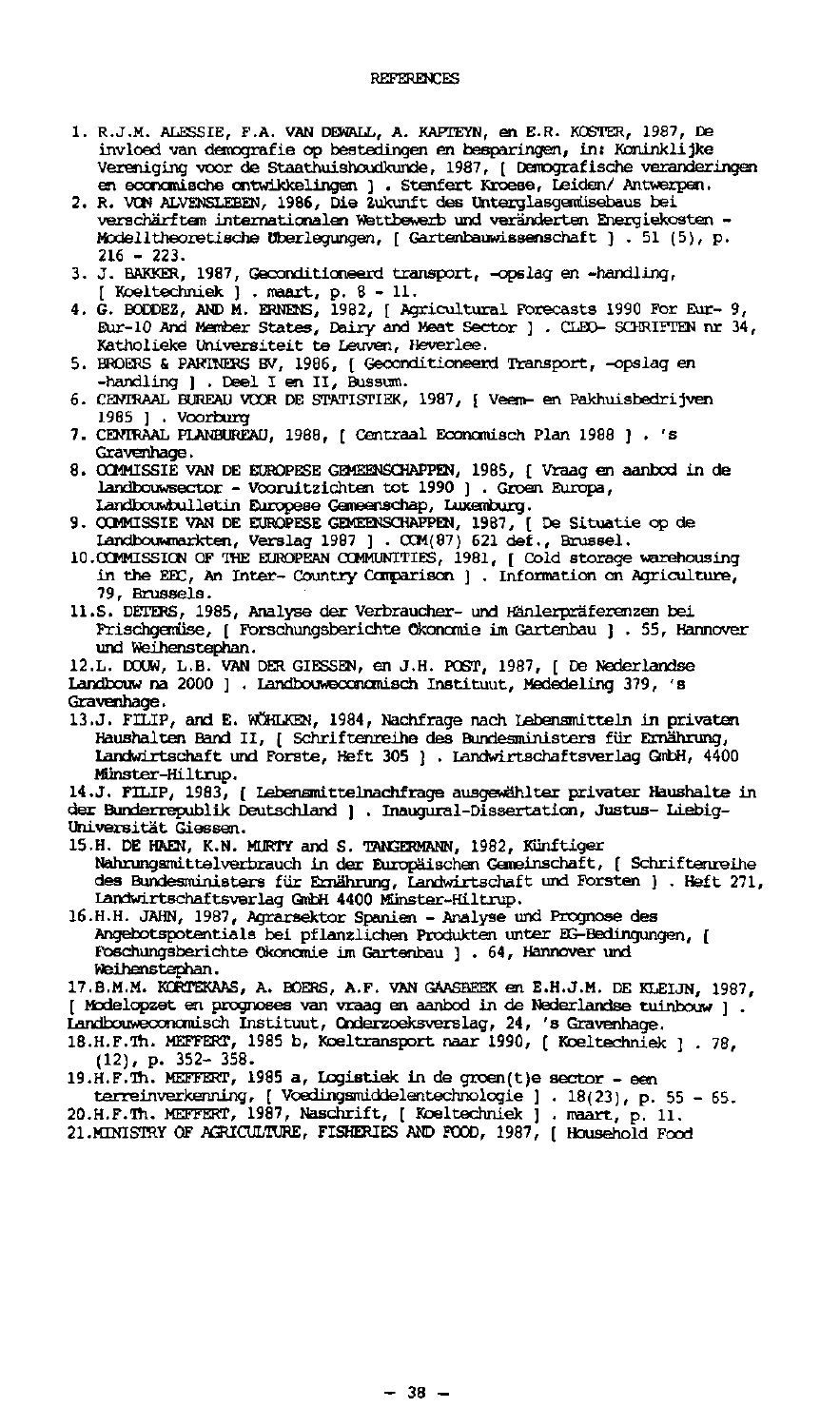Consuirption and Expenditure 1986 ] . Annual Report of the National Food Survey Committee.

- 22.H.F.TH. MEFFERT, 1987, 10 Jaren accoord over internationaa l vervoer van bederflijke levensmiddelen (ATP), [ Koeltechniek] . 5, p. 13 -15.
- 23.G.H. VAN NIEUWENHUIZEN, 1986, Toepassing van koelvoertuigen voor groente<br>en fruit,  $\overline{1}$  Voedingsmiddelentechnologie/Koeltechniek ? . juni, p. 39 42. en fruit, [ Voedingsmiddelentechnologie/Koeltechniek ] . juni, p. 39 .
- 24.PRODIS, 1988, [ Toekomstverkenning van de Levensmiddelendistributie in Nederland ] . Utrecht.
- 25.A. PRONK, 1984, [ De Koel- en Vriesopslagcapaciteit van loonkoel- en Vrieshuizen in Nederland per april 1984 ] . Lancibouweconomisch Instituut, Mededeling 316, 's Qravenhage.
- 26.J.E.B.M. STEENKAMP, B. WIERENGA, en M.T.G. MEULENBERG, 1986, [ Kwaliteitsperceptie van voedingsmiddelen ] SWOKA onderzoeksrapport 40  $27.$ G. VANDERCAMMEN en J. VIAENE,  $1988$ , [ Consumer Attitudes and Require for Food ] . Department of Marketing for Agricultural and Iforticultural Produce, State University of Ghent.

L'OFFRE ET LA DEMANDE FUTURES DES SERVICES DE LA CHAINE DU FROID

RESUME : Dans les pays occidentaux, la chaîne du froid offre services dont les besoins augmenteront probablement plus que pr à cause de la croissance continuelle, bien que modeste, d consommation de denrées : entre 1 et 2 % jusqu'en 2000, d'aprè enquêtes faites dans les pays de la CEE. Les arguments en fave ce point de vue sont les suivants :

On peut supposer que la demande de produits frais comme les légumes, les fleurs, la viande fraîche, les desserts et produits laitiers et la demande des aliments congelés, augmenteront relativement plus que la demande des autres produits alimentaires comme conserves appertisées ou l'épicerie sèch

Les commerçants, en particulier les détaillants, et les consommateurs demanderont davantage de services de la chaîne du froid. La logistique du stockage et du transport frigorifiques améliorera l'efficacité et par conséquent leur position concurrentielle. La conséquence de ces évolutions favorables à une demande complémentaire des services de la chaîne du froid est difficile à apprécier, parce qu'elles dépendent des efforts de commercialisation des sociétés de service frigorifique, qui doivent mettre en place des stratégies efficaces .

**DISCUSSION** 

Question of Meffert, H.F.Th., Sorencer Instituut, Wageningen, The Netherlands TTy question concerns possible chanres in the food consunption pattern in the European Community and their impact on conditioned transport. Contrary to the consumption of rreat the consumption of vegetable exhibits freat differences between the rediterranean countries (ca. 135 kp/cap.) and the northern part of Europe (ca. 80 ko+cap.). Are there indications that the northern countries are developinp towards a (healthier) consumption pattern with more fruits and vegetable? Does this add to the needed volume of conditional transport towards this countries more than the totall growth projection indicate under par. 3 of your paper.